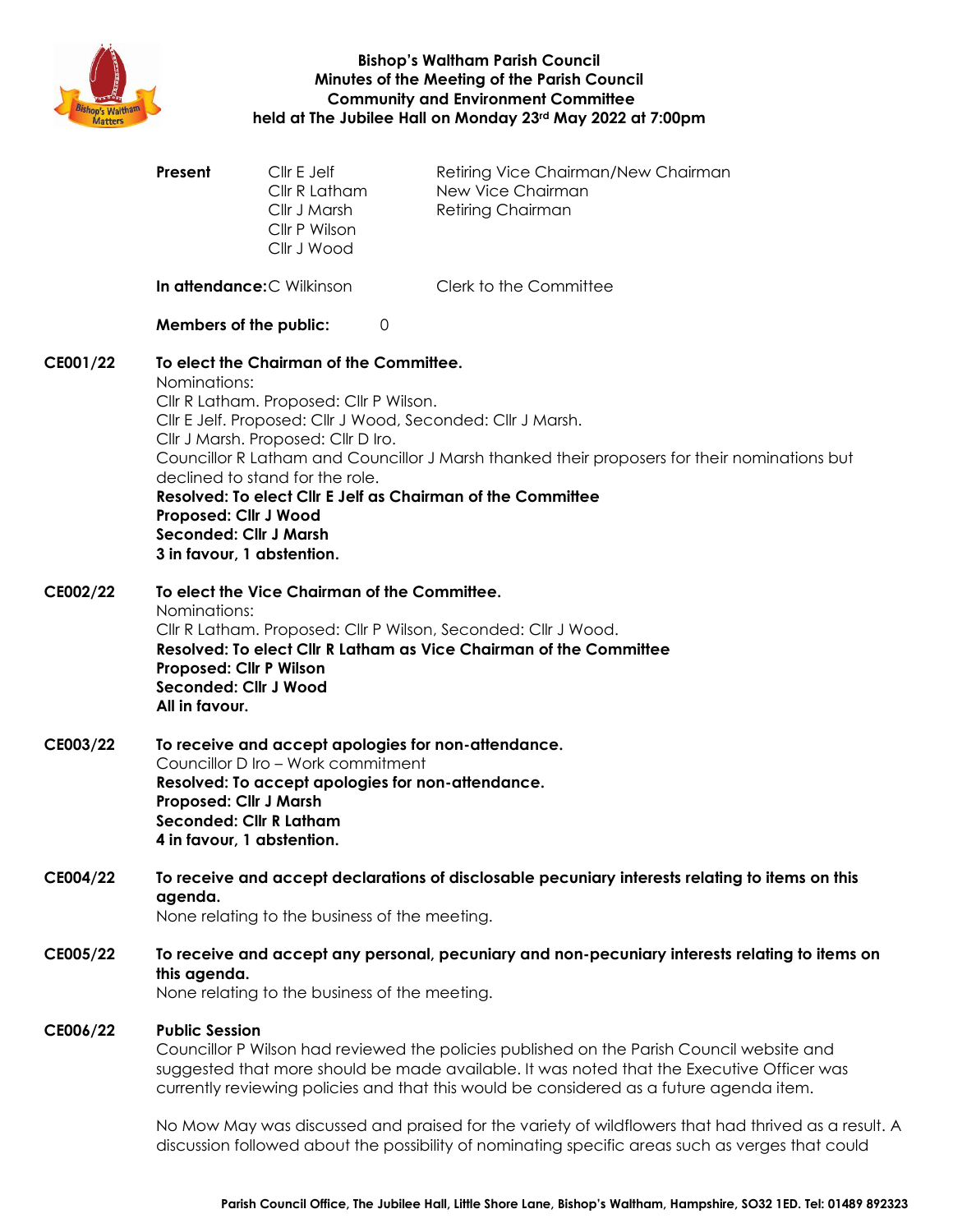continue to be left unmown for the environmental benefit. This could then be considered by Winchester County Council.

The Parish Council had been notified by the National Association of Local Councils (NALC) that a survey regarding allotments and related issues affecting councils was being undertaken. Councillor Marsh volunteered to complete the survey on behalf of the Parish Council. **ACTION: Cllr Marsh**

A group of pupils of the Bishop's Waltham Junior School who had undertaken the role of Eco Champions had recently completed an assembly to raise awareness about environmental issues at the school. It was agreed that Councillor Marsh would write a letter to the group to thank them for their efforts. **ACTION: Cllr Marsh**

An email had been received by a resident enquiring whether the provision of a small scale cinema had been considered before in the local area. The Executive Officer had replied to let the resident know about the locally organised film nights and about the projection equipment available for hire at the Jubilee Hall.

As part of the discussion of this item, the Clerk was requested to clarify the licencing rights owned by the Parish Council for the Committee's information. **ACTION: Clerk**

The office had received an email from a resident informing them of recent and ongoing disruption to broadband and landline communications, believed to be related to the work at the nearby housing development.

- **CE007/22 To approve the minutes from the meeting of 25th April 2022 Resolved: To approve the minutes of the meeting of 25th April 2022. Proposed: Cllr J Marsh Seconded: Cllr E Jelf All in favour.**
- **CE008/22 Actions arising from the meeting of the Community & Environment Committee – 25th April 2022** Noted.
- **CE009/22 Financial position year to date** Noted.
- **CE010/22 Forward Plan 2019-2023 -** *for information* A change in the Forward Plan review document was requested for item CD3.4 to state that the Social Media Policy had recently been updated. **ACTION: Clerk ACTION: Clerk** In relation to item CD4.3.1, Party in the Park was discussed, and a future agenda item requested to discuss when this event would next be held. **ACTION: Clerk**

## **CE011/22 Grant Opportunities** *– for consideration* Councillor Latham had begun to research further grants that might be available for the skate park project. He agreed to report his findings to the office for further investigation. **ACTION: Cllr Latham**

**CE012/22 Jubilee Street Party** – *for consideration* **Noted** 

# **CE013/22 Jubilee Beacon** *– for consideration*

The proposed location adjacent to the North Pond was discussed and was felt to be appropriate. It was agreed that the Chairman of the Parish Council would be invited to light the beacon along with a member of the Grounds Team and a representative from the North Pond Conservation Group. **ACTION: Clerk**

**Resolved: To locate the beacon at the land managed by the North Pond Conservation Group. Proposed: Cllr E Jelf Seconded: Cllr J Marsh All in favour.**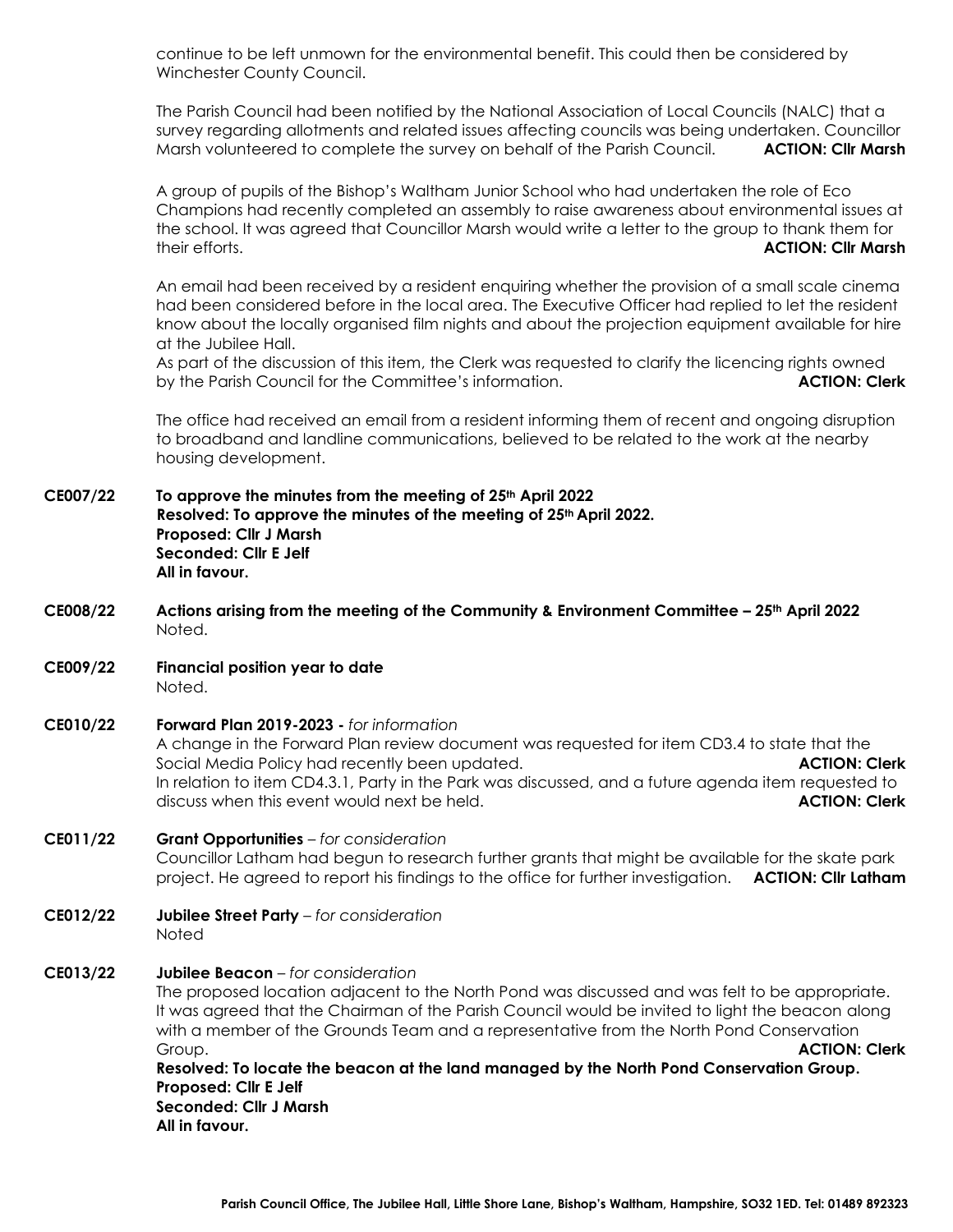**CE014/22 Jubilee Play Park Trail** – *for consideration* **Resolved: To approve the proposed Royal Park Challenge, to take place during the Jubilee celebrations across the Parish Council Play Parks. Proposed: Cllr P Wilson Seconded: Cllr J Wood All in favour. ACTION: Clerk**

#### **CE015/22 Environmental Initiatives working group update** - *for consideration* Noted.

A representative from Winchester Action on the Climate Crisis (WinAcc) would be visiting the office on Monday 6<sup>th</sup> June to discuss equipment that could be brought to the carnival. It was agreed that a larger pitch would be requested to ensure the was sufficient space at the event. **ACTION: Clerk**

### **CE016/22 Parish Council stand at the Carnival** *– for consideration*

The proposal to have an environmental focus to the Parish Council stand at the upcoming carnival was discussed. The environmental content would run concurrently with the newly refurbished skittles.

The suggested environmental ideas were discussed, and the option of tree planting was to be replaced with the more specific idea of creating a micro forest.

**Resolved: To have an environmental focus to the Parish Council stand at the Bishop's Waltham Carnival.**

**Proposed: Cllr P Wilson Seconded: Cllr R Latham All in favour. ACTION: Clerk**

### **CE017/22 Councillors' Surgeries** *– for consideration*

The Committee fully considered the current format and locations of Councillors' Surgeries. The High Street was agreed to be an appropriate location for the surgeries, but it was acknowledged that particularly during the colder months, the sessions sometimes yield only a few interactions with residents. It was agreed that the High Street should remain as the principal location but suggested that once a quarter the surgery would be held in an alternative venue. Venue suggestions included outside the local schools, in the foyer of the Jubilee Hall while the Country Market was taking place, and residential areas of the town, in particular the new housing developments.

It was agreed that the timing of the surgery could be more flexible and could perhaps be held slightly later at 10.30am to 12.30pm, depending on what was convenient for the Councillors' who were taking the surgery.

The location of the surgery could be influenced by the Councillors who have volunteered, to make use of their connections within the community.

**Resolved: To put the suggestions discussed by the Committee to Full Council for consideration. Proposed: Cllr P Wilson Seconded: Cllr R Latham All in favour ACTION: Clerk**

#### **CE018/22 Environmental Event** *– for consideration*

It was noted that the incorrect date had been shown on this item in the meeting papers. The document had been written on the 28th of April, not the 28th of May.

**Resolved: To proceed with the organisation with an inaugural environmental event, to raise awareness among our community and encourage ecologically responsible behaviour. Proposed: Cllr J Marsh Seconded: Cllr R Latham All in favour ACTION: Clerk**

### **CE019/22 Community Engagement Policy** *– for consideration*

The proposed draft was considered, and updates felt to be appropriate. In addition to the tabled changes, it was agreed that the grants total would be removed from the document. An item stating that residents would be consulted regarding changes in planning policy was to be added to the list of initiatives used to consult and serve the community. Public spaces were to be added to the list of methods used to consult residents.